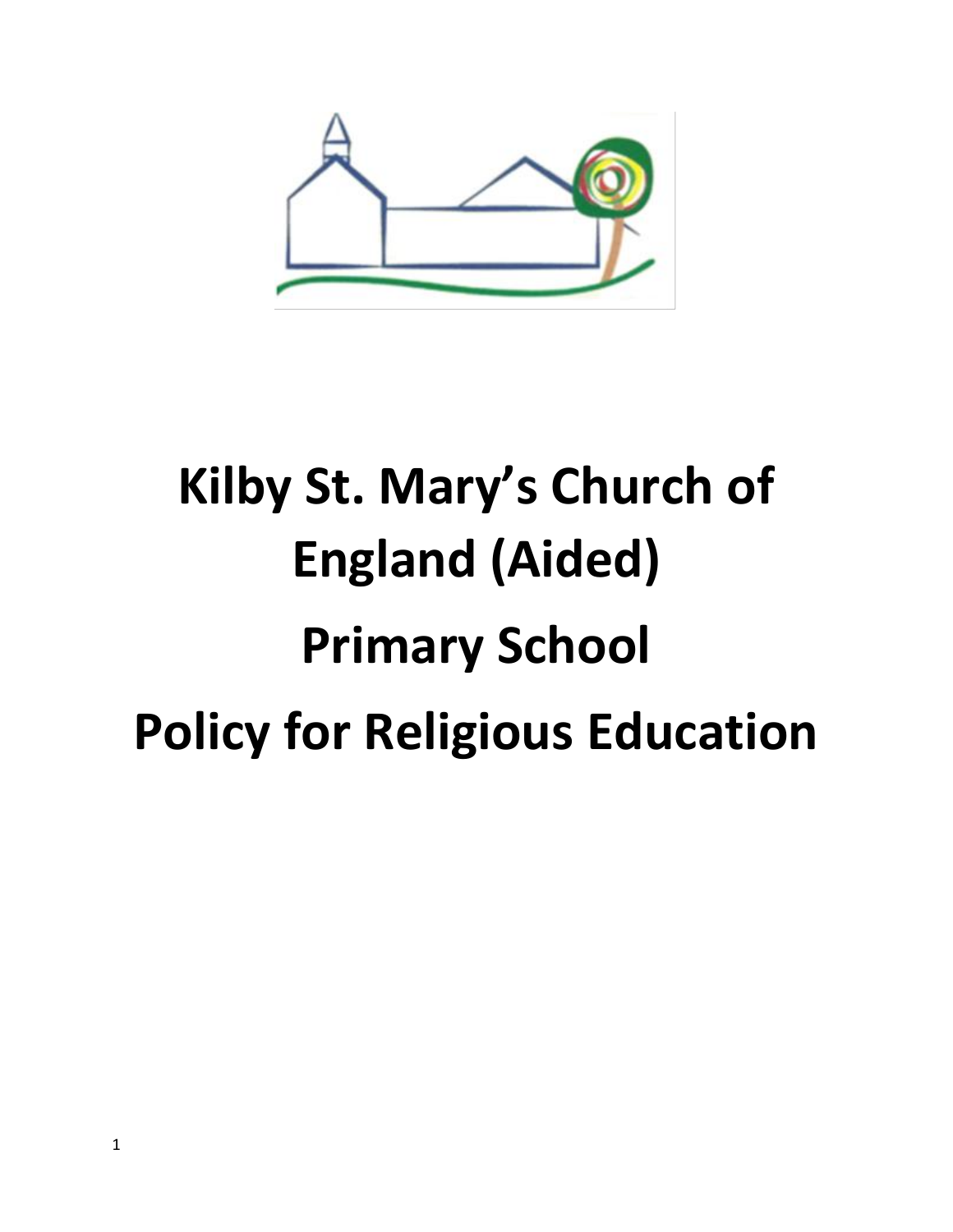#### **Religious Education Policy**

RE is central to the purpose of Kilby St. Mary's C of E Primary School because as a church school we see that the Christian faith informs all aspects of our life together and commits us to a search for truth. RE in St. Mary's C of E Primary School explores how individuals and communities make meaning and sense of their lives through the major religions of the world. It enables pupils to know about, understand and respond to the important and ultimate questions of life. RE is taught in such a way that it inspires pupils to explore, develop and affirm their own faith and values and have respect for the faith, beliefs and values of others. It is not the practice of this school to preach to or seek to convert children. Values education permeates the RE curriculum at St. Mary's C of E Primary School.

The Church of England Education Office publish a 'Statement of Entitlement' for RE which has been considered in the formation of this policy. This policy supports and reinforces the vision and values of Kilby St. Mary's C of E Primary School.

## **We are committed to create the very best opportunities for learning and achievement for all our pupils**.

The policy is underpinned by the core values of the school:

*Forgiveness Honesty Respect Perseverance Hope* 

And encapsulated by the strapline:

### **Harmony ~ Faith ~ Excellence**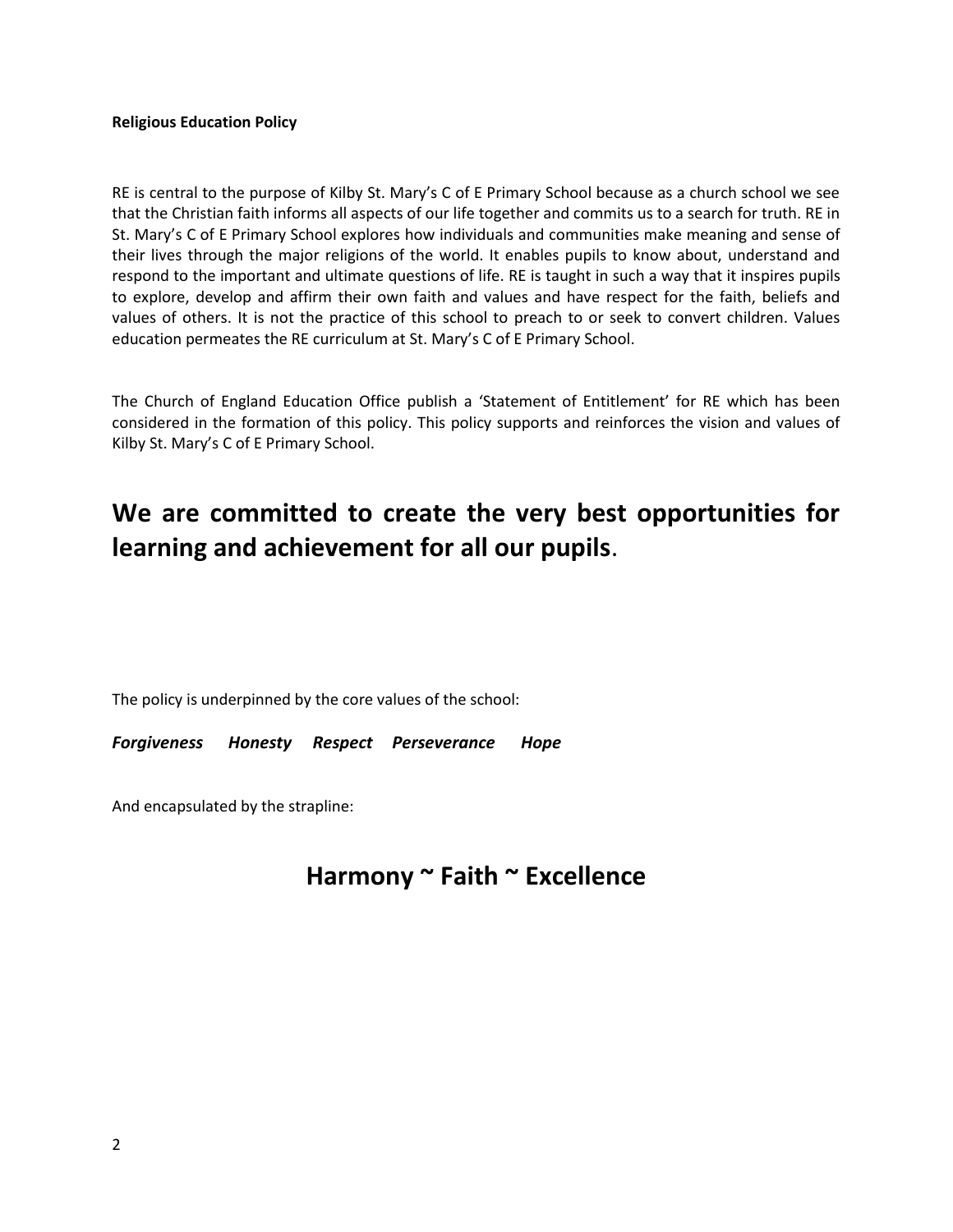**This policy should be read in conjunction with the following policies:** 

- Social, Moral, Spiritual and Cultural
- Collective Worship
- Assessment
- Feedback
- Curriculum
- SEND

#### **Legal Framework**

In a Voluntary Aided (VA) school the governors determine the RE policy and syllabus in consultation with the headteacher, teaching staff and Diocesan Board of Education. In a Voluntary Controlled (VC) school, the Locally Agreed Syllabus is a statutory document for the teaching of RE. Academies, under the terms of their funding agreements with the Secretary of State, must provide RE for their pupils.

Parents have a legal right to withdraw their children from religious education lessons, but as RE is central to the life and identity of Kilby St. Mary's C of E Primary School we would ask parents to discuss with the headteacher any reasons they might have for doing this.

Our school curriculum for religious education meets the requirements of the 1988 Education Reform Act (ERA). The religious education curriculum forms an important part of our school's spiritual, moral and 'Christian Values'. It also promotes education for citizenship linked to social and emotional aspects of learning and British Values. The Kilby St. Mary's C of E Primary School's RE curriculum is based on the LA's Agreed Syllabus and it meets all the requirements set out in that document. The ERA states that the RE syllabus should reflect the fact that the religious traditions in Great Britain are in the main Christian and that it should, at the same time, take account of the teachings and practices of other major religions.

We plan our religious education curriculum from the Leicestershire Agreed Syllabus for Education 2016- 21 and also Understanding Christianity. We ensure that the topics studied in religious education build upon prior learning. We offer opportunities for children of all abilities to develop their skills and knowledge in each unit, and we ensure that the planned progression built into the scheme of work offers the children an increasing challenge as they move through the school.

#### **Rationale**

The teaching of RE allows all pupils to explore, understand and express their own response to spiritual and religious approaches to life through the study of Christianity and other principal religions. Pupils develop their knowledge and understanding of Christianity and other major world religions and value systems found in Britain and British Values.

Children reflect on what it means to have a faith and develop their own spiritual knowledge and understanding. At Kilby St. Mary's C of E Primary School we help the children learn from religions as well as about religions.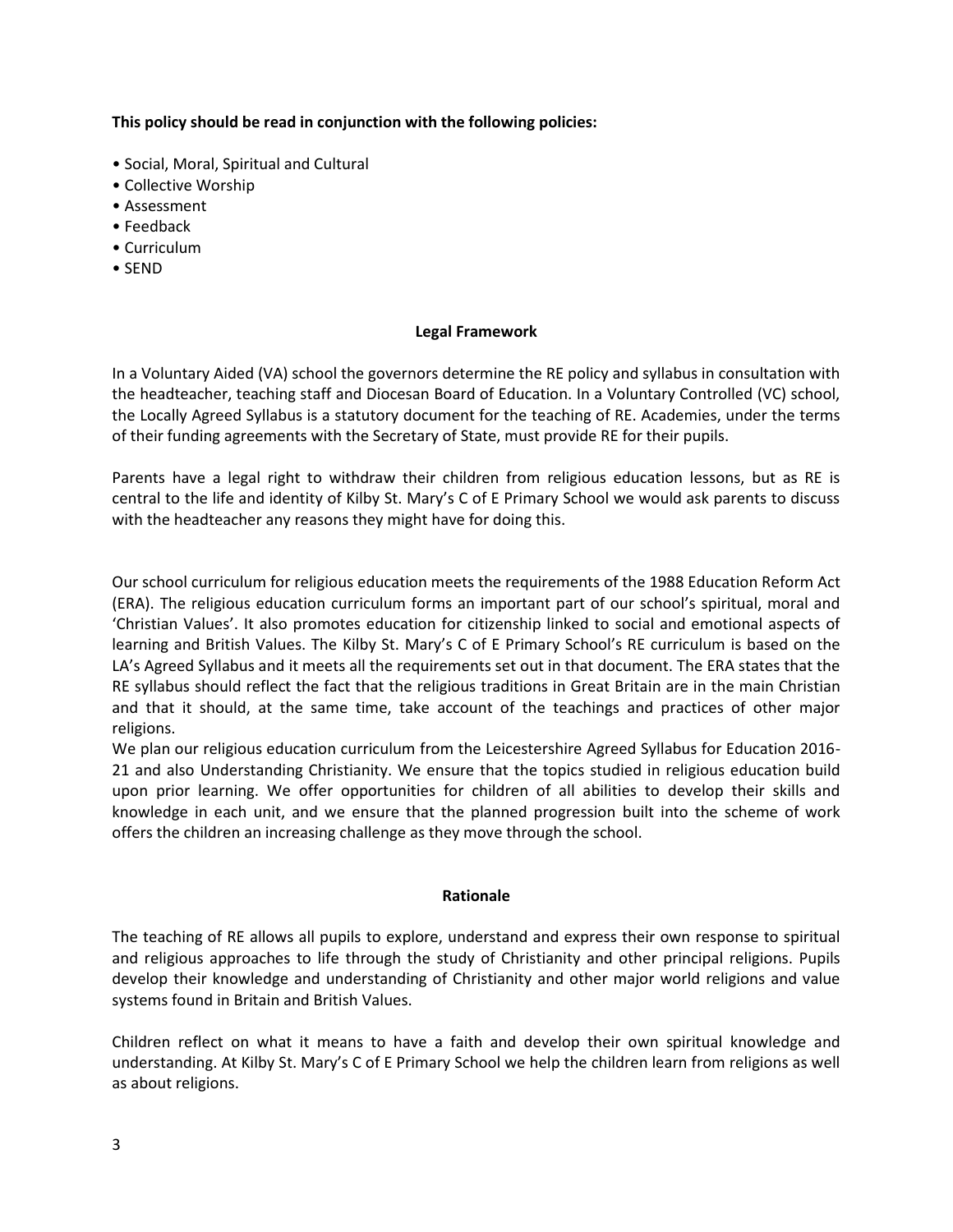RE makes a significant contribution to the spiritual, moral, social and cultural knowledge and development of pupils. The study of world religions, their stories, traditions, history, philosophies and ethics is an essential part of a broad, rich and well-rounded education. Religious literacy, knowledge and understanding make an important contribution to community cohesion, the instilling of British and moral values and our ability to empathise with the viewpoints and beliefs of our neighbours. 1.1 Religious education enables children to investigate and reflect on some of the most fundamental questions asked by people.

*'The principal aim of RE is to engage pupils in systematic enquiry into significant human questions which religion and worldviews address, so that they can develop the understanding and skills needed to appreciate and appraise varied responses to these questions, as well as develop responses of their own.'* Leicestershire Agreed Syllabus 2016

#### **Teaching and Learning**

1. The scheme of work for RE will maintain a balance between Learning about Religions and Learning from Religions.

2. There will be clear learning outcomes for all units of work, based on the appropriate expectations as set out in the RE syllabus.

3. The scheme of work will ensure that there is continuity and progression for pupils and opportunities for assessment in both attainment targets.

4. A range of teaching and learning activities will ensure that pupils learn effectively and with interest.

5. Pupil progress and attainment in RE will be tracked.

6. Progress in RE will form part of the pupils' annual report to parents.

7. RE will be taught either as a discrete subject and where appropriate as part of a cross curricular approach.

8. A range of visitors will be invited to support the teaching of RE, and where possible, there will be planned visits to places of worship.

9. At St. Mary's C of E Primary School the faiths taught in RE at EYFS and KS1 are Christianity and at least two other world faiths. At KS2 the faiths taught are Christianity and three others.

10. RE will be prioritised within the organisation of the curriculum. We aim to dedicate 10% of curriculum time to RE and not less than 5%.

#### **Approaches to teaching RE**

At Kilby St. Mary's C of E (Aided) Primary School we base our teaching and learning style in RE on the key principle that good teaching in RE allows children both to learn about religious traditions and to reflect on what the religious ideas and concepts mean to them. Our teaching enables children to extend their own sense of values and promotes their spiritual growth and development. We encourage children to think about and reflect on their own views and values in relation to the themes and topics studied in the RE curriculum.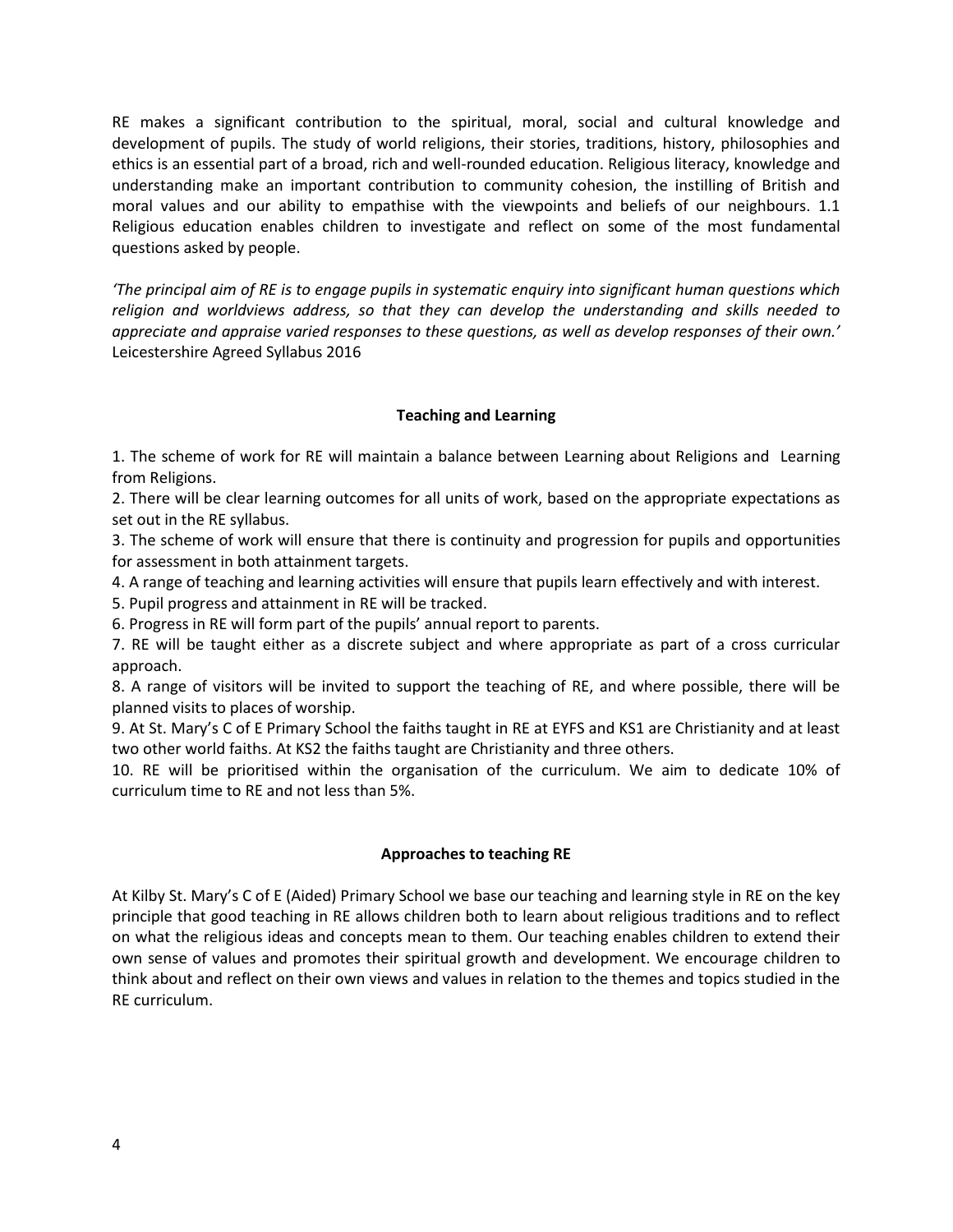Our teaching and learning styles in RE enable children to build on their own experiences and extend their knowledge and understanding of religious traditions. We use their experiences at 5 religious festivals including Christmas, Easter, Diwali and Passover to develop their religious thinking. We organise visits to local places of worship and invite representatives of different religious groups from our community and organise educational faith visitors to come into school and talk to the children and hold faith workshops.

We have a close relationship with our local church of St Mary Magdalene in Kilby and regularly work closely with our priest, Foundation Governors and other members of the parish to enhance and deepen our RE lessons and our understanding of the Christian faith through Collective Worship and special events at church.

We plan our religious education curriculum from the Leicestershire Agreed Syllabus for Education 2016- 21 and also Understanding Christianity. We ensure that the topics studied in religious education build upon prior learning. We offer opportunities for children of all abilities to develop their skills and knowledge in each unit, and we ensure that the planned progression built into the scheme of work offers the children an increasing challenge as they move through the school.

We plan a creative religious education curriculum that is a lively, active and relevant, employing a variety of teaching methods including reading, direct instruction, inquiry, discussion, recording, group work, visiting speakers, trips, film, art, music, role play and drama, the use of artifacts, pictures, stories and the use of periods of stillness and reflection.

RE is organised into three strands:

- Believing
- Expressing

**Entitlement** 

• Living

#### **Organisation**

Religious Education is taught weekly across the school. There are 5/6 units of study in the year. There is a minimum of three units focusing on Christianity and the others link to other world religions. Teachers also plan to make links, where relevant to other faiths during the Understanding Christianity Units. Strong connections are made with literacy, the Arts, Humanities and spiritual, moral, social and cultural development (SMSC). Christian teaching also continues throughout the year as part of Collective Worship. Pupils record their learning in their 'RE' books.

| <b>LIIUUCIIICIIL</b> |                           |
|----------------------|---------------------------|
| <b>Age Group</b>     | <b>Annual Entitlement</b> |
| <b>EYFS</b>          | 36 hours of RE            |
| $5 - 7s$             | 36 hours of RE            |
| 7 – 11s              | 45 hours of RE            |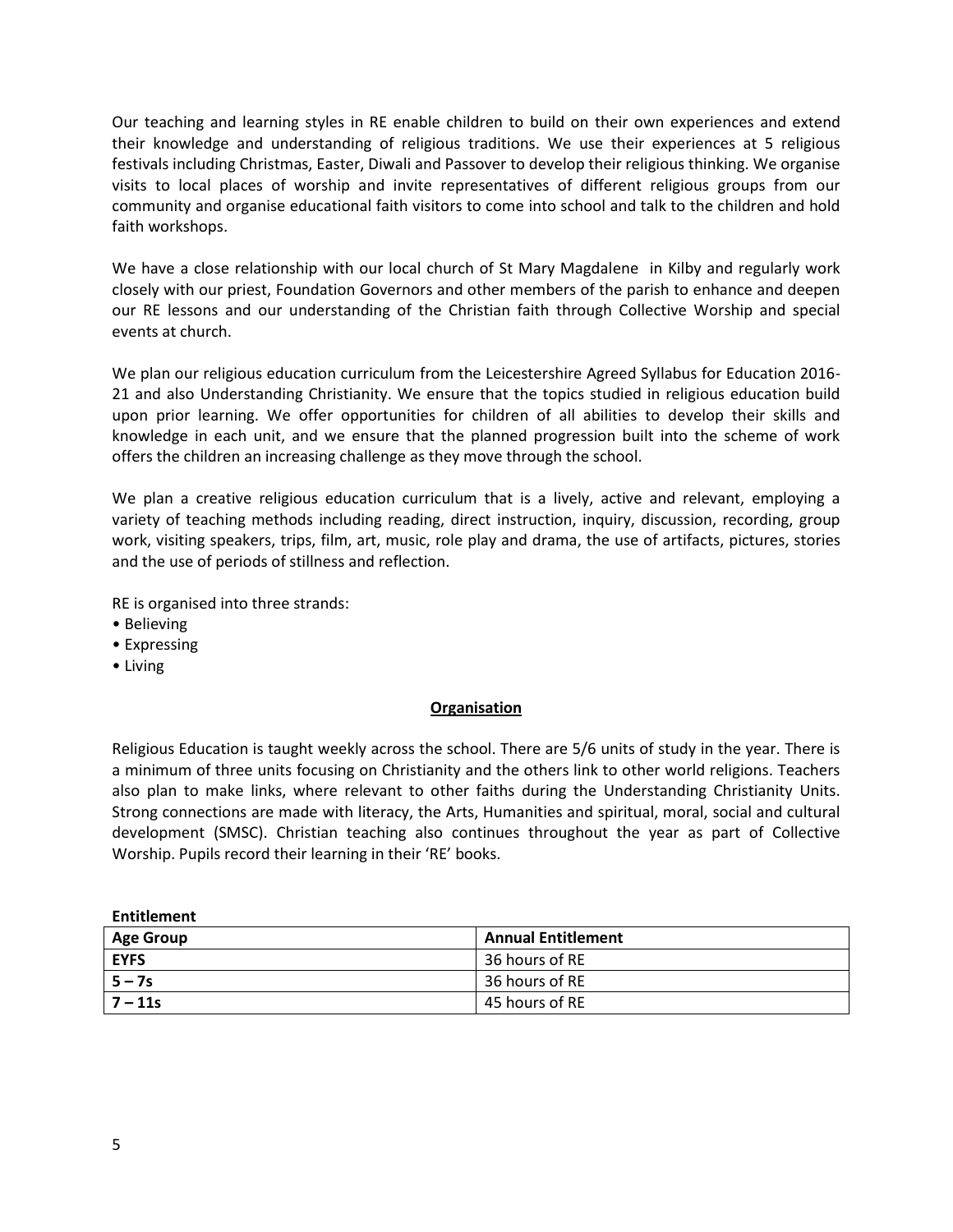In accordance with the structure of the National Non-Statutory Framework for RE:

| Children aged<br>4-5 in EYFS | Encounter Christianity and other faiths, as part of their growing sense of self,<br>their own community and their place within it. |
|------------------------------|------------------------------------------------------------------------------------------------------------------------------------|
| $5 - 7$<br>in Key Stage 1    | Learn mainly about Christianity and Judaism.                                                                                       |
| $7 - 11$<br>in Key Stage 2   | Learn mainly about Christianity, Islam, Hinduism and Judaism.                                                                      |

#### **RE and Early Years Foundation Stage**

RE in the EYFS sits within the areas of personal, social and emotional development and understanding the world. RE enables children to develop a positive sense of themselves, and others, and to learn how to form positive and respectful relationships.

#### **Assessment**

The assessment of RE is informed by the Assessment and Feedback Policies. Formative assessment strategies are embedded in teaching and learning in RE as in all subjects. Teachers use a range of formative assessment strategies and informal tasks and tests e.g. quizzes to assess pupil learning and to inform further teaching. A mastery approach to summative assessment is adopted. Teachers use evidence from formative assessments conducted throughout the year to make a summative judgment of pupil attainment at the end of each year.

#### **Monitoring and Evaluation**

Monitoring and Evaluation of Religious Education is the responsibility of the Subject Leader for RE and the Governors' Teaching and Learning Committee. Monitoring activities include:

- completion of the Leicester Diocesan and National Society Self Evaluation Framework for RE
- RE Quality Mark (REQM) Criteria
- work scrutiny
- lesson observation
- pupil interviews
- learning walks